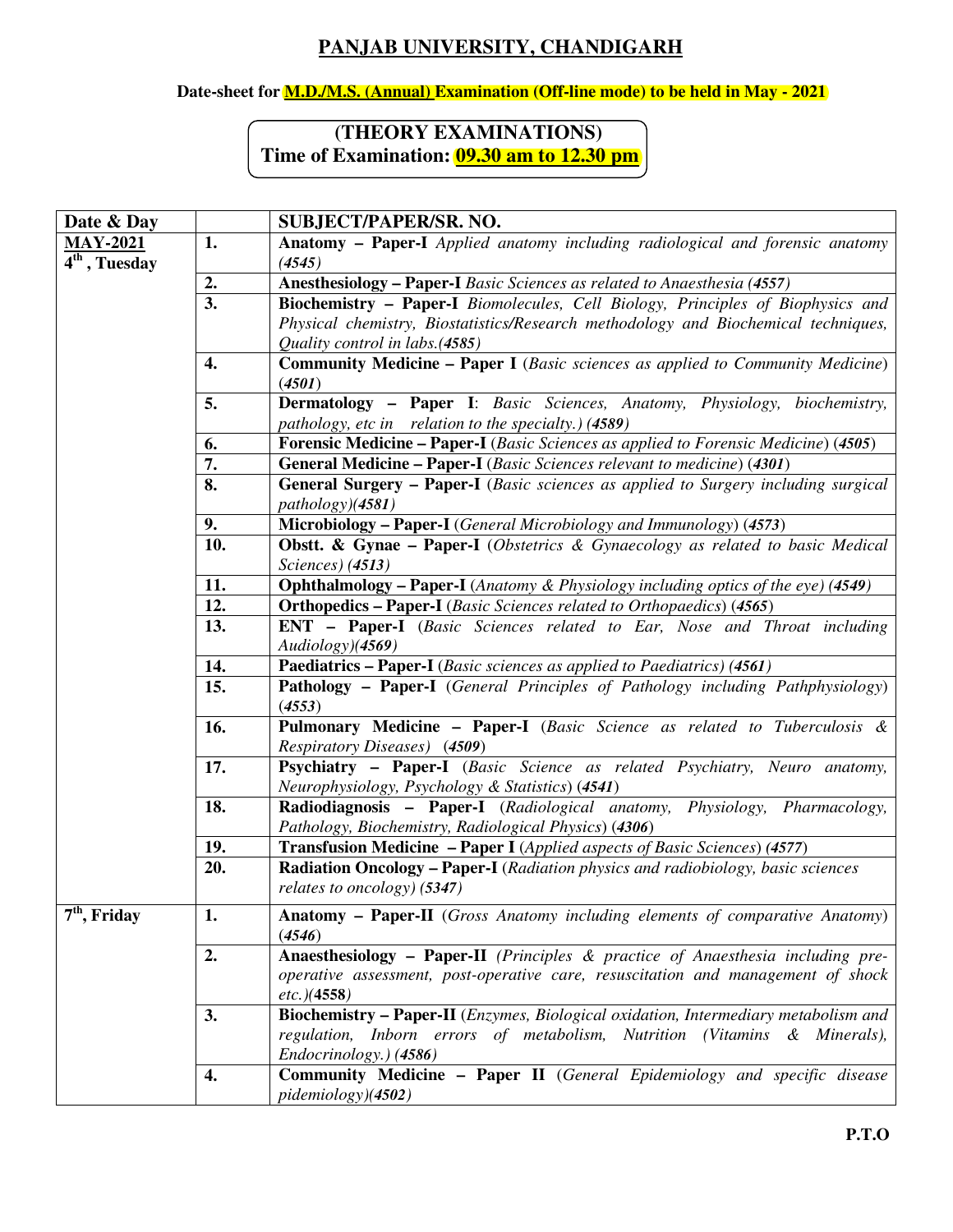| Date & Day                            |                  | <b>SUBJECT/PAPER/SR. NO.</b>                                                                       |
|---------------------------------------|------------------|----------------------------------------------------------------------------------------------------|
| $7th$ , Friday                        | 5.               | Dermatology - Paper-II (Principles of dermatology, diagnosis and therapeutics and                  |
|                                       |                  | dermatosurgery)(4590)                                                                              |
|                                       | 6.               | Forensic Medicine - Paper-II (Forensic Medicine including other clinical subjects as               |
|                                       |                  | applied to Forensic Medicine) (4506)                                                               |
|                                       | 7.               | General Medicine - Paper-II (Clinical Sciences-I) (4302)                                           |
|                                       | 8.               | <b>General Surgery - Paper-II</b> (Principles and practical of Surgery) (4582)                     |
|                                       | 9.               | Microbiology - Paper-II (Bacteriology and Mycology) (4574)                                         |
|                                       | 10.              | <b>Obstt. &amp; Gynae. - Paper-II</b> (Obstetrics including Neonatology & Social                   |
|                                       |                  | $Obsterics$ $(4514)$                                                                               |
|                                       | 11.              | <b>Ophthalmology - Paper-II</b> (General Ophthalmology including surgery) (4550)                   |
|                                       | 12.              | <b>Orthopaedics - Paper-II</b> (General Surgical principles & allied specialties) (4566)           |
|                                       | 13.              | <b>ENT</b> – <b>Paper-II</b> (Surgical Pathology and principles of general surgery related to Ear, |
|                                       |                  | Nose and Throat diseases) (4570)                                                                   |
|                                       |                  |                                                                                                    |
|                                       | 14.              | Paediatrics - Paper-II (Neonatology and community Pediatrics) (4563)                               |
|                                       | 15.              | Pathology - Paper-II (Clinical Pathology including Clinical Chemistry &                            |
|                                       |                  | Immunopathology)(4554)                                                                             |
|                                       | 16.              | <b>Pulmonary Medicine – Paper-II</b> (Principles & Practice of Tuberculosis (Pulmonary $\&$        |
|                                       |                  | extra Pulmonary) (4510)                                                                            |
|                                       | 17.              | <b>Psychiatry-Paper-II</b> (Clinical Psychiatry) (4542)                                            |
|                                       | 18.              | Radiodiagnosis - Paper-II (Imaging of Chest, Cardiovascular System and                             |
|                                       |                  | Musculoskeletal System)(4307)                                                                      |
|                                       | 19.              | Transfusion Medicine - Paper II (Immunohematology, Immunogenetics, Applications                    |
|                                       |                  | in transfusion practice.)(4578)                                                                    |
|                                       | 20.              | <b>Radiation Oncology – Paper-II</b> Management of human neoplasms according to site               |
|                                       |                  | (5348)                                                                                             |
| $\overline{11}^{\text{th}}$ , Tuesday | 1.               | Anatomy - Paper-III Embryology and Histology. (4547)                                               |
|                                       | 2.               | Anaesthesiology - Paper-III (Principles and practice of Anaesthesia) (4559)                        |
|                                       | 3.               | Biochemistry - Paper-III (Molecular Biology, Immunology, Cancer - molecular and                    |
|                                       |                  | genetic aspects, Environmental biochemistry) (4587)                                                |
|                                       | 4.               | Community Medicine - Paper III (Public Health administration and practice                          |
|                                       |                  | including<br>National Health Programme) (4503)                                                     |
|                                       | 5.               | <b>Dermatology - Paper-III</b> (STDs and Leprology) (4591)                                         |
|                                       | $\overline{6}$ . | Forensic Medicine - Paper-III (Forensic Toxicology and Medical Jurisprudence)                      |
|                                       |                  | (4507)                                                                                             |
|                                       | 7.               | General Medicine - Clinical Sciences-II (4303)                                                     |
|                                       | 8.               | <b>General Surgery – Paper-III</b> (Operative Surgery) (4583)                                      |
|                                       | 9.               | Microbiology - Paper-III (Virology & Parasitology) (4575)                                          |
|                                       | 10.              | <b>Obstt. &amp; Gynae. - Paper-III</b> (Gynaecology including Contraception) (4515)                |
|                                       | 11.              | Ophthalmology - Paper-III (Pathology of the eye) (4551)                                            |
|                                       | 12               | <b>Orthopaedics - Paper-III</b> (Principles and practices of Orthopaedics) (4567)                  |
|                                       | 13               | <b>ENT</b> – Paper-III (Principles & Practices of Ear, Nose and Throat Diseases) (4571)            |
|                                       | 14.              | Paediatrics - Paper-III (General Paediatrics including advances in Paediatrics                     |
|                                       |                  | relating to Cluster I specialties) (4562)                                                          |
|                                       | 15.              | Pathology - Paper-III (Special Pathology including Cytology) (4555)                                |
|                                       | 16.              | Pulmonary Medicine - Paper-III (Principles & Practices of Non-Tuberculous                          |
|                                       |                  | Respiratory Diseases) (4511)                                                                       |
|                                       | 17.              | Psychiatry - Paper-III (Psychiatry specialties including child psychiatry, Forensic                |
|                                       |                  | Psychiatry, disability & rehabilitation) (4543)                                                    |
|                                       | 18.              | Radiodiagnosis - Paper-III (Imaging of Gastrointestinal tract and abdomen,                         |
|                                       |                  | Urogenital tract, Obstetrics & Gynaecology) (4308)                                                 |